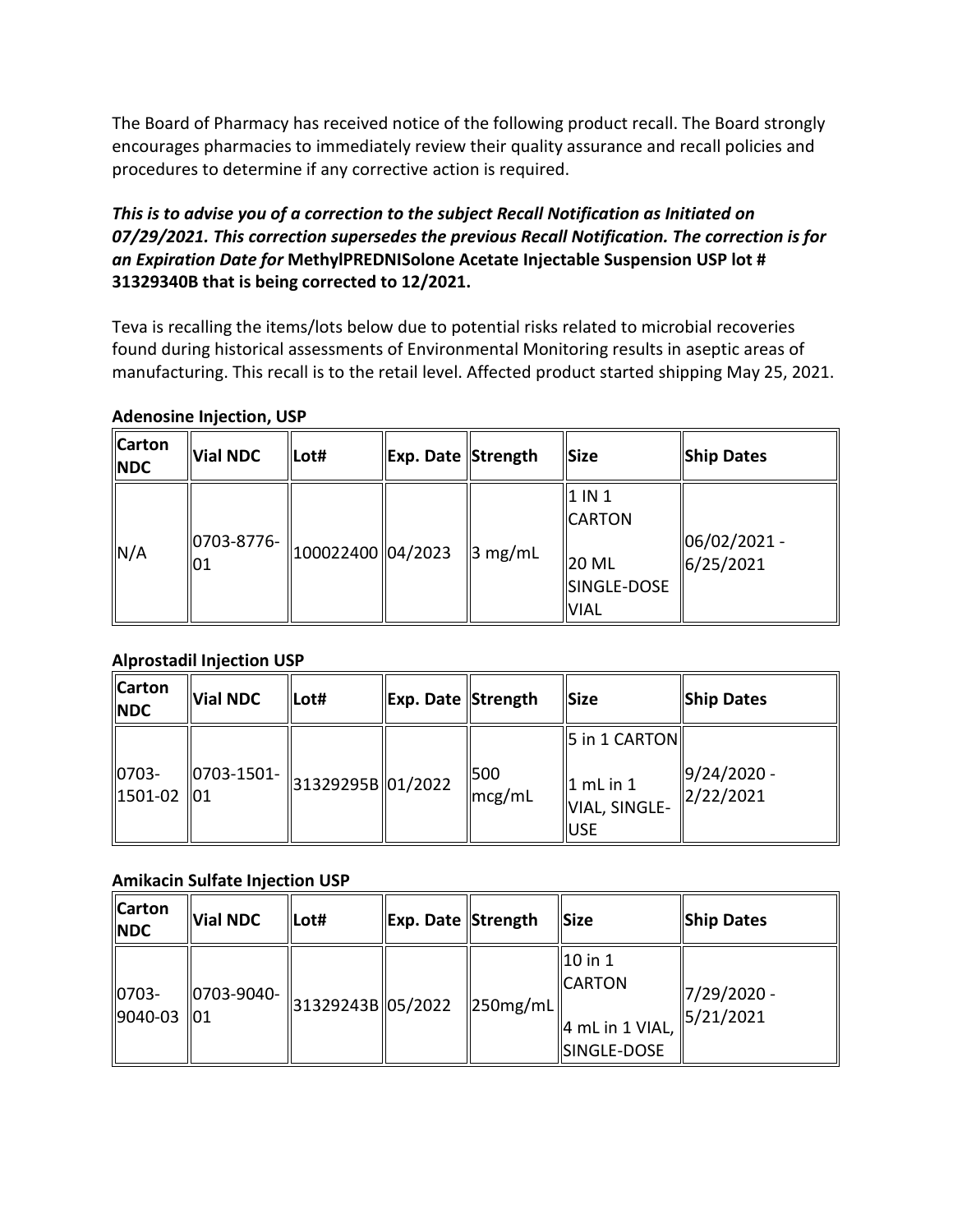# **DAUNORUBICIN Hydrochloride Injection**

| <b>Carton</b><br><b>NDC</b>                     | <b>Vial NDC</b>                              | lLot# | Exp. Date Strength |                    | <b>Size</b>                                                                    | <b>Ship Dates</b>              |
|-------------------------------------------------|----------------------------------------------|-------|--------------------|--------------------|--------------------------------------------------------------------------------|--------------------------------|
| $ 0703 -$<br>$\parallel$ 5233-13 $\parallel$ 11 | 0703-5233-    <sub>31329250B</sub>   08/2022 |       |                    | $\parallel$ 5mg/mL | $\vert$ 10 in 1<br><b>CARTON</b><br>$\parallel$ 4 mL in 1 VIAL,<br>SINGLE-DOSE | $ 01/05/2021 -$<br> 07/06/2021 |

# **Epoprostenol Sodium for Injection**

| <b>Tray</b><br><b>NDC</b> | $\ \widetilde{\mathsf{Val/Carton}}\ _{\mathsf{Lot}\#}$<br><b>NDC</b> |                                         | Exp.<br><b>Date</b> | Strength | <b>Size</b>                                                                | <b>Ship Dates</b> |
|---------------------------|----------------------------------------------------------------------|-----------------------------------------|---------------------|----------|----------------------------------------------------------------------------|-------------------|
| N/A                       | $ 0703 - 1995 -  $<br> 01                                            | $\ $ 31329113B $\ $ 05/2022 $\ $ 1.5 mg |                     |          | $\parallel$ 1 in 1 CARTON<br>  1 X 10mL VIAL/  09/02/2020<br><b>CARTON</b> | $ 07/01/2020 -$   |

# **Haloperidol Decanoate Injection**

| N/A                         | 01                     |                                        | 31329113B 05/2022 1.5 mg |              | <b>CARTON</b>                                               | 1 X 10mL VIAL/ 09/02/2020   |
|-----------------------------|------------------------|----------------------------------------|--------------------------|--------------|-------------------------------------------------------------|-----------------------------|
|                             |                        | <b>Haloperidol Decanoate Injection</b> |                          |              |                                                             |                             |
| <b>Carton</b><br><b>NDC</b> | Vial NDC Lot#          |                                        | Exp. Date Strength       |              | <b>Size</b>                                                 | <b>Ship Dates</b>           |
|                             |                        | 31327056B 03/2022                      |                          |              | 10 in 1 CARTON                                              |                             |
| 0703-<br>7131-03            | $10703 -$<br>  7131-01 | 31328547B 01/2023                      |                          | 100<br>mg/mL | $\ 1 \text{ mL in } 1 \text{ VIAL}$<br>SINGLE-DOSE          | 10/08/2019 -<br>04/23/2021  |
| N/A                         | 0703-<br>7133-01       | 31327066B 03/2022                      |                          | 100<br>mg/mL | 1 in 1 CARTON<br>$\left\vert$ 5 mL in 1 VIAL,<br>MULTI-DOSE | $10/17/2019 -$<br>5/11/2020 |

# **IDArubicin Hydrochloride Injection**

| IIVIA               | 7133-01                                   | 31327000B  U372UZZ | $\parallel$ mg/mL         | 5 mL in 1 VIAL,<br>MULTI-DOSE                               | 5/11/2020    |
|---------------------|-------------------------------------------|--------------------|---------------------------|-------------------------------------------------------------|--------------|
|                     | <b>IDArubicin Hydrochloride Injection</b> |                    |                           |                                                             |              |
| ∥Tray<br><b>NDC</b> | Vial/Carton<br><b>INDC</b>                | Lot#               | <b>Exp. Date Strength</b> | <b>Size</b>                                                 | Ship Dates   |
| N/A                 | 0703-4156-<br> 11                         | 31328668B 04/2023  | 1 mg/mL                   | 1 in 1 CARTON<br>20 mL in 1 VIAL, 05/14/2021<br>SINGLE-DOSE | 05/28/2020 - |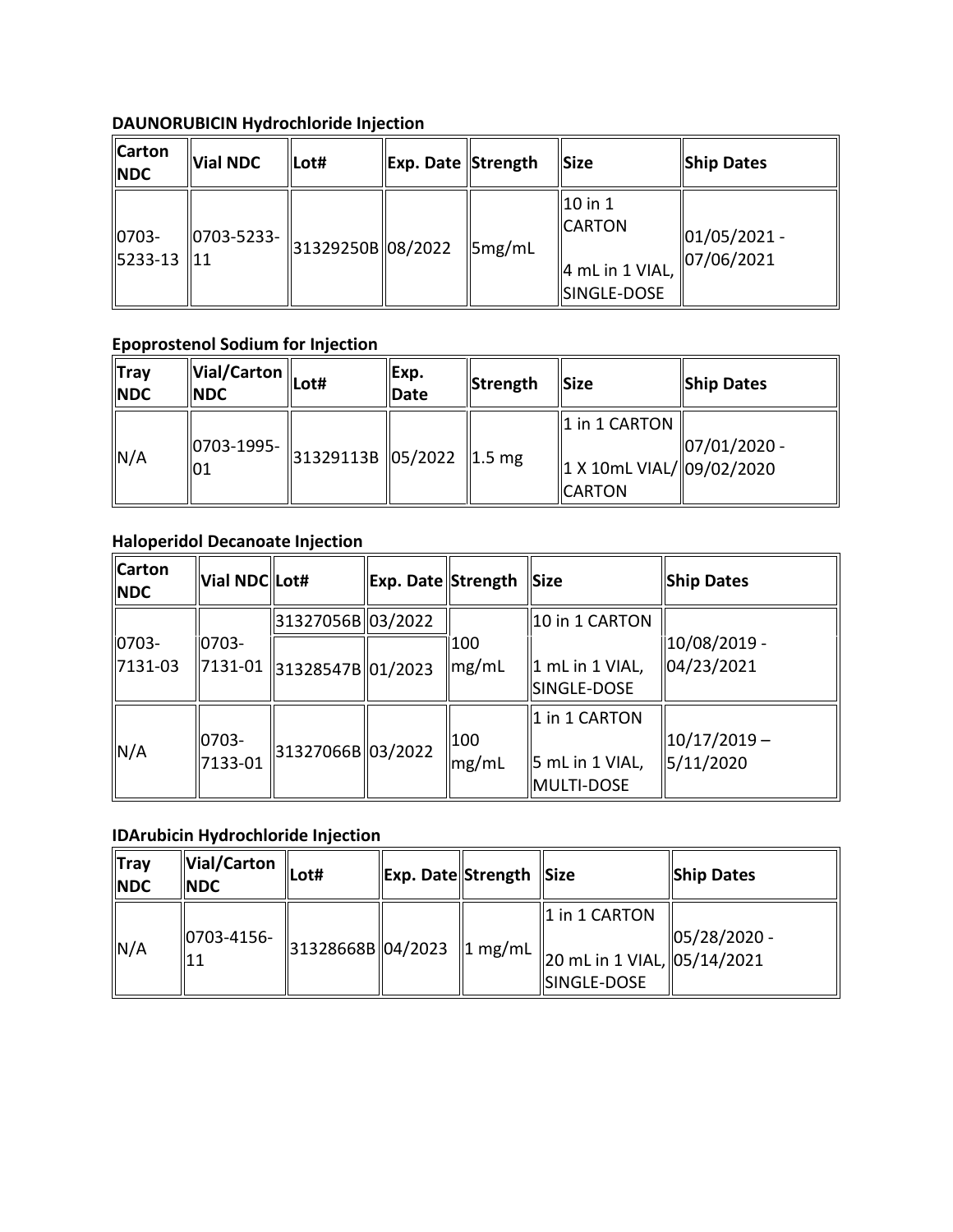**Leucovorin Calcium for Injection, USP** 

| <b>Tray</b><br><b>NDC</b> | <b>Vial/Carton</b><br><b>NDC</b> | Lot#              | Exp. Date Strength |                | <b>Size</b>                                                  | <b>Ship Dates</b>          |
|---------------------------|----------------------------------|-------------------|--------------------|----------------|--------------------------------------------------------------|----------------------------|
|                           |                                  | 31325596B 08/2021 |                    |                |                                                              |                            |
|                           |                                  | 31328129B 11/2022 |                    |                |                                                              |                            |
|                           |                                  | 31328356B 01/2023 |                    |                |                                                              |                            |
|                           |                                  | 31329297B 06/2023 |                    |                |                                                              |                            |
|                           |                                  | 31329569B 08/2023 |                    |                |                                                              |                            |
| N/A                       | 0703-5140-<br>01                 | 31329821B 09/2023 |                    | 100<br>mg/vial | 1 IN 1 CARTON<br>10 ML IN 1<br>VIAL, SINGLE-<br><b>USE</b>   | 12/26/2018 -<br>07/06/2021 |
|                           |                                  | 31325852B 10/2021 |                    |                |                                                              |                            |
| N/A                       | 0703-5145-<br>01                 |                   |                    | 350<br>mg/vial | 1 in 1 CARTON<br>17.5 mL in 1<br>VIAL, SINGLE-<br><b>USE</b> | 02/13/2019 -<br>01/14/2021 |

## **Leucovorin Calcium For Injection novaplus™**

| 01                        |           |           | $\parallel$ mg/vial                                    | VIAL, SINGLE-                                                     | 01/14/2021                   |
|---------------------------|-----------|-----------|--------------------------------------------------------|-------------------------------------------------------------------|------------------------------|
|                           |           |           |                                                        |                                                                   |                              |
| Vial/Carton<br><b>NDC</b> | Lot#      | Exp. Date | Strength                                               | <b>Size</b>                                                       | <b>Ship Dates</b>            |
| 0703-5145-<br>91          | 31328285B | 11/2022   | 350<br>mg/vial                                         | 1 in 1 CARTON<br>$ 17.5$ mL in $1$<br>VIAL, SINGLE-<br><b>USE</b> | $02/28/2020$ -<br>11/16/2020 |
|                           |           |           | Leucovorin Calcium For Injection novaplus <sup>™</sup> |                                                                   | <b>USE</b>                   |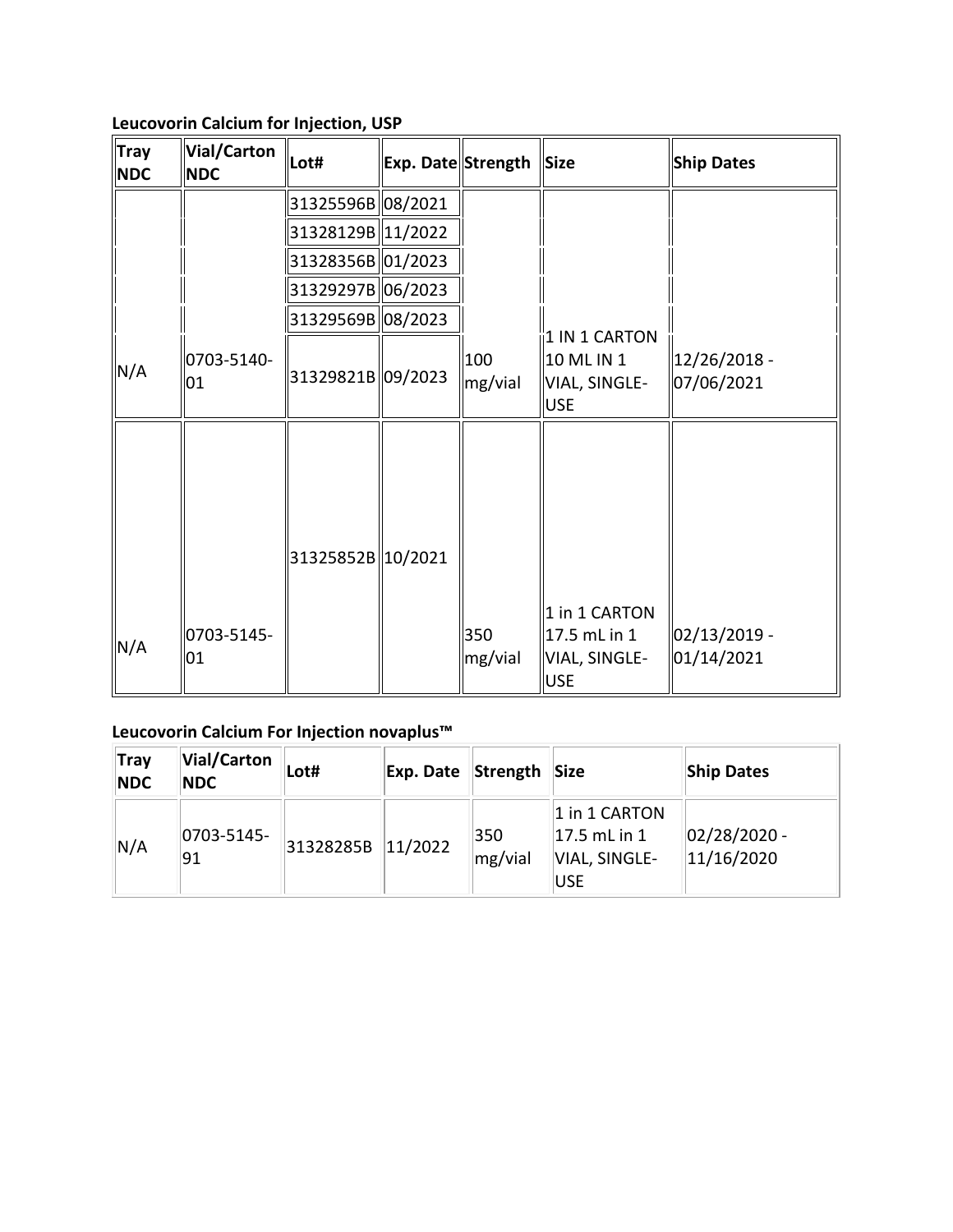| <b>Tray</b><br><b>NDC</b> | <b>Vial</b><br><b>NDC</b> | Lot#                         | <b>Exp. Date</b>    | <b>Strength</b> | <b>Size</b>                                     | <b>Ship Dates</b>          |
|---------------------------|---------------------------|------------------------------|---------------------|-----------------|-------------------------------------------------|----------------------------|
|                           |                           | 31328455B                    | 09/2021             |                 |                                                 |                            |
|                           |                           | 31329340B                    | ***12/2021***       |                 |                                                 |                            |
| 0703-<br>0031-04          | 0703-<br>0031-01          | 31329439B                    | 01/2022             | 40<br>mg/mL     | 25 in 1 TRAY<br>1 mL in 1 VIAL,<br>SINGLE-DOSE  | 07/24/2020 -<br>6/11/2021  |
| N/A                       | 0703-<br>0031-01          | 31328347B 07/2021            |                     | 40<br>mg/mL     | 1 in 1 CARTON<br>1 mL in 1 VIAL,<br>SINGLE-DOSE | 05/07/2020 -<br>09/09/2020 |
| N/A                       | 0703-<br>0043-01          | 31328321B                    | 07/2021             | 40<br>mg/mL     | 5 mL in 1 VIAL,<br>MULTI-DOSE                   | 6/26/2020 -<br>10/13/2020  |
|                           |                           | 31328368B                    | 07/2021             |                 |                                                 |                            |
|                           |                           | 31328394B                    | 07/2021             |                 |                                                 |                            |
|                           |                           | 31328699B                    | 09/2021             |                 |                                                 |                            |
|                           |                           | 31328834B                    | 10/2021             |                 | 1 in 1 CARTON                                   |                            |
| N/A                       | 0703-                     | 0045-01 31329286B            | 12/2021             | 40<br>mg/mL     | $1 \times 10$ mL<br>MULTIPLE DOSE               | 03/06/2020 -<br>06/04/2021 |
|                           |                           | 31329363B                    | 01/2022             |                 | 25 in 1 TRAY                                    |                            |
| 0703-                     | 0703-<br>0051-04 0051-01  | 31329484B                    | 03/2022             | 80<br>mg/mL     | 1 mL in 1 VIAL,<br><b>SINGLE DOSE</b>           | 05/06/2021 -<br>07/06/2021 |
|                           |                           | 31328367B                    | 07/2021             |                 |                                                 |                            |
|                           |                           | 31328431B                    | 07/2021             |                 |                                                 |                            |
| N/A                       | 0703-                     | 0063-01 <sup>31329014B</sup> | $\parallel$ 11/2021 | 80<br>mg/mL     | 1 in 1 CARTON<br>5 mL in 1 VIAL,<br>MULTI-DOSE  | 7/31/2020 -<br>4/30/2021   |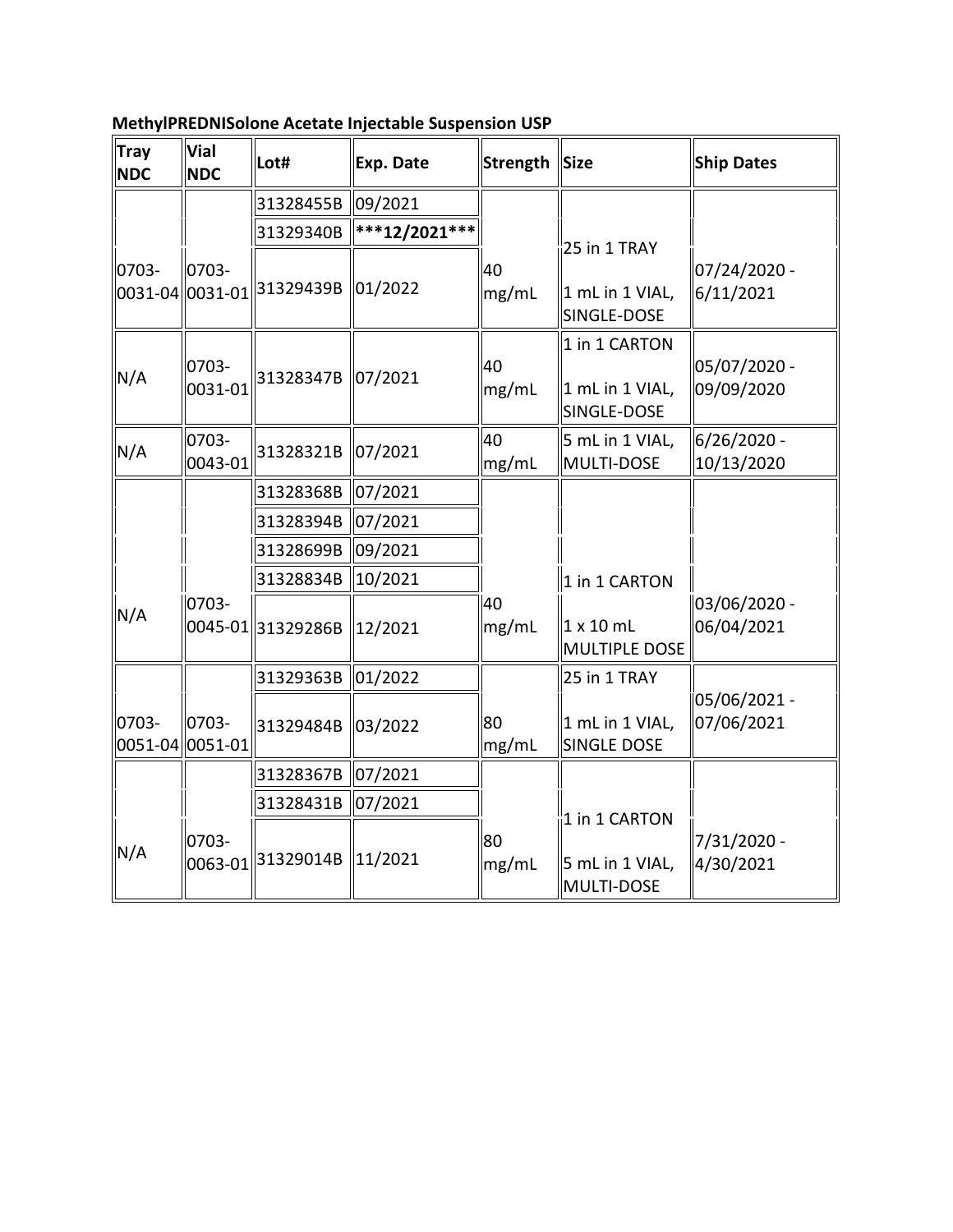# **Metoclopramide Injection USP**

|                             | <b>Metoclopramide Injection USP</b> |           |                     |         |                                          |                   |  |  |  |
|-----------------------------|-------------------------------------|-----------|---------------------|---------|------------------------------------------|-------------------|--|--|--|
| ∥Tray<br><b>NDC</b>         | Vial/Carton<br><b>INDC</b>          | Lot#      | Exp. Date Strength  |         | <b>Size</b>                              | <b>Ship Dates</b> |  |  |  |
|                             |                                     | 31326043B | $\parallel$ 10/2021 |         |                                          |                   |  |  |  |
|                             |                                     | 31326138B | 11/2021             |         |                                          |                   |  |  |  |
|                             |                                     | 31329399B | 08/2023             |         |                                          |                   |  |  |  |
|                             |                                     | 31329539B | 08/2023             |         | 25 in 1 TRAY                             |                   |  |  |  |
| $ 0703 -$<br>  4502-04   01 | $ 0703 - 4502 -$                    | 31329599B | 09/2023             | 5 mg/mL | 2 mL in 1 VIAL, 07/06/2021<br>SINGLE-USE | 09/03/2020 -      |  |  |  |

# **Norepinephrine Bitartrate Injection USP**

| $\ $ Tray<br><b>NDC</b>                                      | Vial NDC Lot# |                   | Exp. Date Strength |         | $\ Size$                                                    | <b>Ship Dates</b>           |
|--------------------------------------------------------------|---------------|-------------------|--------------------|---------|-------------------------------------------------------------|-----------------------------|
| $\parallel$ 0703-<br>$\parallel$ 1153-03 $\parallel$ 1153-01 | $ 0703 -$     | 31329045B 07/2021 |                    | 1 mg/mL | 10 in 1 CARTON<br>$\parallel$ 4 mL in 1 VIAL,<br>SINGLE-USE | 06/08/2020 -<br> 01/20/2021 |

# **Octreotide Acetate Injection**

| ∦Tray<br>Vial NDC Lot#<br>Exp. Date<br>Strength<br><b>Ship Dates</b><br>Size<br><b>NDC</b>                                                                                                 |  |
|--------------------------------------------------------------------------------------------------------------------------------------------------------------------------------------------|--|
|                                                                                                                                                                                            |  |
| 1 in 1 CARTON<br>$07/14/2020$ -<br>0703-<br>200<br>N/A<br>31329150B<br> 06/2022<br>3333-01<br>10/05/2020<br>$\vert$ 5 mL in 1 VIAL,<br>mcg/mL<br>MULTI-DOSE                                |  |
| 25 in 1 TRAY<br>09/09/2019 -<br>$ 0703 -$<br>$ 0703 -$<br>$\parallel$ 100<br>08/2021<br>31327466B<br>$\vert$ 1 mL in 1 VIAL,<br>10/24/2019<br>3311-04<br>  3311-01<br>mcg/mL<br>SINGLE-USE |  |
| 25 in 1 TRAY<br>$ 0703 -$<br>$ 0703 -$<br>31329169B<br>06/2022<br>50<br>$07/14/2020$ -<br>3301-04<br>1 mL in 1 VIAL,<br>  3301-01<br>10/13/2020<br>SINGLE-USE<br>mcg/mL                    |  |